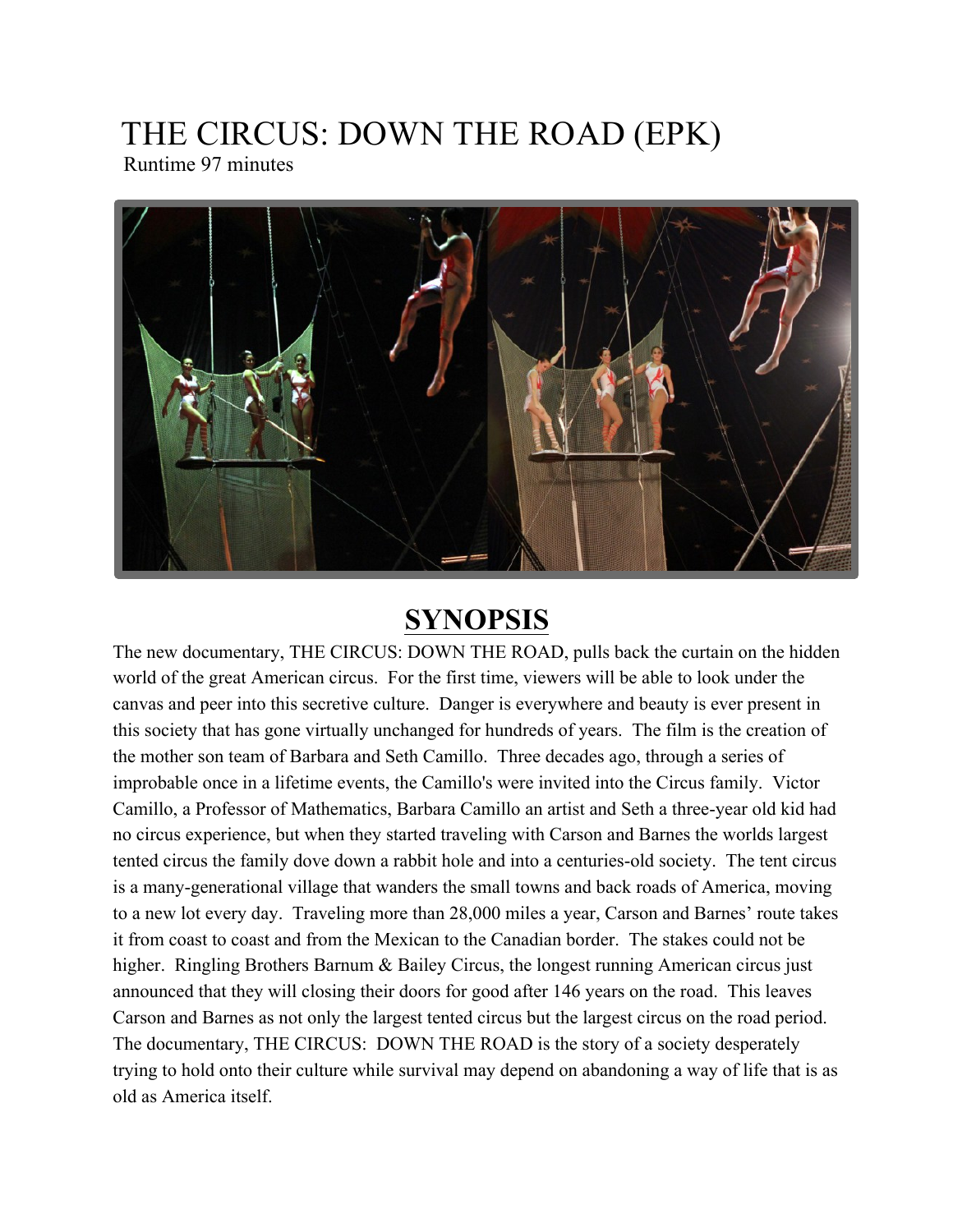#### **LOGLINE**

Can the American big top circus survive the internet age, or will this ancient and vibrant culture be lost forever?

### **ABOUT CARSON AND BARNES CIRCUS**

Founded in 1937, Carson and Barnes Circus has performed over 30,000 times for millions of circus fans. Carson and Barnes is the biggest and most important American tent circus. This year alone, they will play in over 200 towns. The show is a mobile village that moves to a new town every day.

# **QUICK FACTS**

-The domestic circus industry sold over \$1 billion in tickets last year.

-40 million people have attended Cirque du Soleil performances.

-Hundreds of circus schools, gyms, and camps have sprung to life in cities across the country. -Ivanka Trump, Tom Cruise, Pink, Kim and Khole Kardashian, Hugh Jackman, Jake Gyllenhall, Katie Holmes, Gwyneth Paltrow, Cameron Diaz, are some of the celebrities that attend circus schools.

-Across America and the world, thousands and thousands of devoted followers belong to circus fan clubs, subscribe to circus magazines, attend circus conventions, visit circus museums, and devour circus movies and books.

### **THE CIRCUS: DOWN THE ROAD (RIGHTS AVAILABILITY)**

-All domestic and foreign rights are available.

-Our company, Ring5 Productions, has total control of the film.

-The film was evaluated by Chris Perez of Donaldson + Callif. He has issued a very positive opinion letter.

-Post Haste Digital uprezed footage, worked on various fixes, and has written us a positive letter stating that we are all set to pass QC.

-The title check is complete